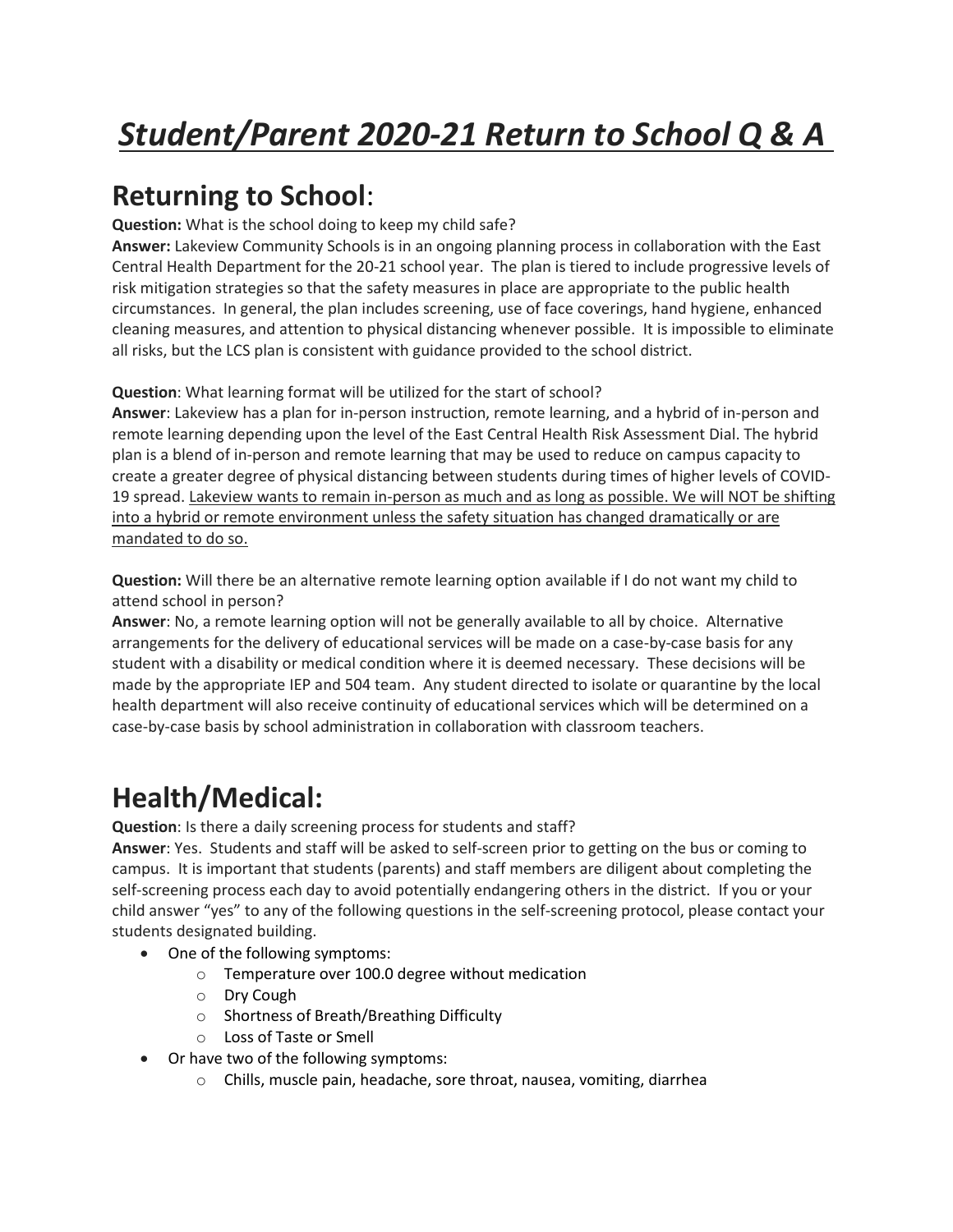**Question**: Will my student be considered truant if they miss school due to a quarantine order or if they potentially stay home more frequently due to cold or flu-like symptoms? **Answer**: No. Student absences associated with a quarantine order will not be viewed as chronic absenteeism although the district may ask for documentation of the order from the family. The potential for a greater amount of overall absenteeism is anticipated as we encourage students to stay away from school when they experience cold and flu-like symptoms. District staff will exercise greater flexibility in implementing student attendance policies for this reason. This does not mean that excessive absenteeism will not be questioned or medical documentation requested and potentially further investigated when it occurs in greater frequency or duration.

**Question:** Will my child continue to be educated if he/she is directed to quarantine by a medical provider or the local health department?

**Answer:** Yes, you will work with your child's teacher and school administrators to determine the necessary arrangements to continue your child's education while quarantined.

**Question**: If a student or staff member at school tests positive, will we be told? **Answer**: Lakeview Community Schools will work with East Central Health Department to determine which students and staff may have had exposure to someone that has tested positive for COVID-19. Appropriate steps will be taken to protect the identity of the individual testing positive, but anyone who is recommended to self-monitor or told to quarantine will receive communication. Generally, this may be someone who was in the same class or who was determined to be a close contact of the person testing positive while in school or participating in a school activity.

**Question**: What will happen with students who are sent to the office with fevers or other COVID-19 symptoms?

**Answer**: Each school will have a separate space for students and staff displaying symptoms of COVID-19 where they can be evaluated or wait for pick-up to return home. All students in this space will wear face coverings and perform hand hygiene (wash or sanitize) prior to entering and upon leaving. Strict social distancing will be required in this setting. A screening process will involve asking questions and checking a temperature with a non-touch thermometer. If it is determined that the student has COVID-19 symptoms, a parent will be contacted and the student will need to leave school. Students will be able to return with documentation of a negative COVID-19 test or when the following conditions are met:

- At least 10 calendar days have passed since symptoms first appeared; **AND**
- They have not had a fever of greater than 100.0 degrees Fahrenheit for at least 24 hours without the use of medicine that reduces fevers; **AND**
- Other symptoms have improved (for example, when your cough or shortness of breath have improved); **OR**
- Documentation is provided from a physician of an alternative diagnosis to COVID-19 and that it is safe for the student or staff member to return to school/work.

**Question**: If another student or staff member tests positive, what does that mean for the rest of the students in the class?

**Answer**: East Central Health Department, with the assistance of Lakeview Community Schools, will utilize a contact tracing process to make determinations on what this means for other students and staff. The circumstances will dictate whether another student or staff member is told to quarantine for 14 days, self-monitor and still be able to come to school/work, or if no action is needed. Generally, the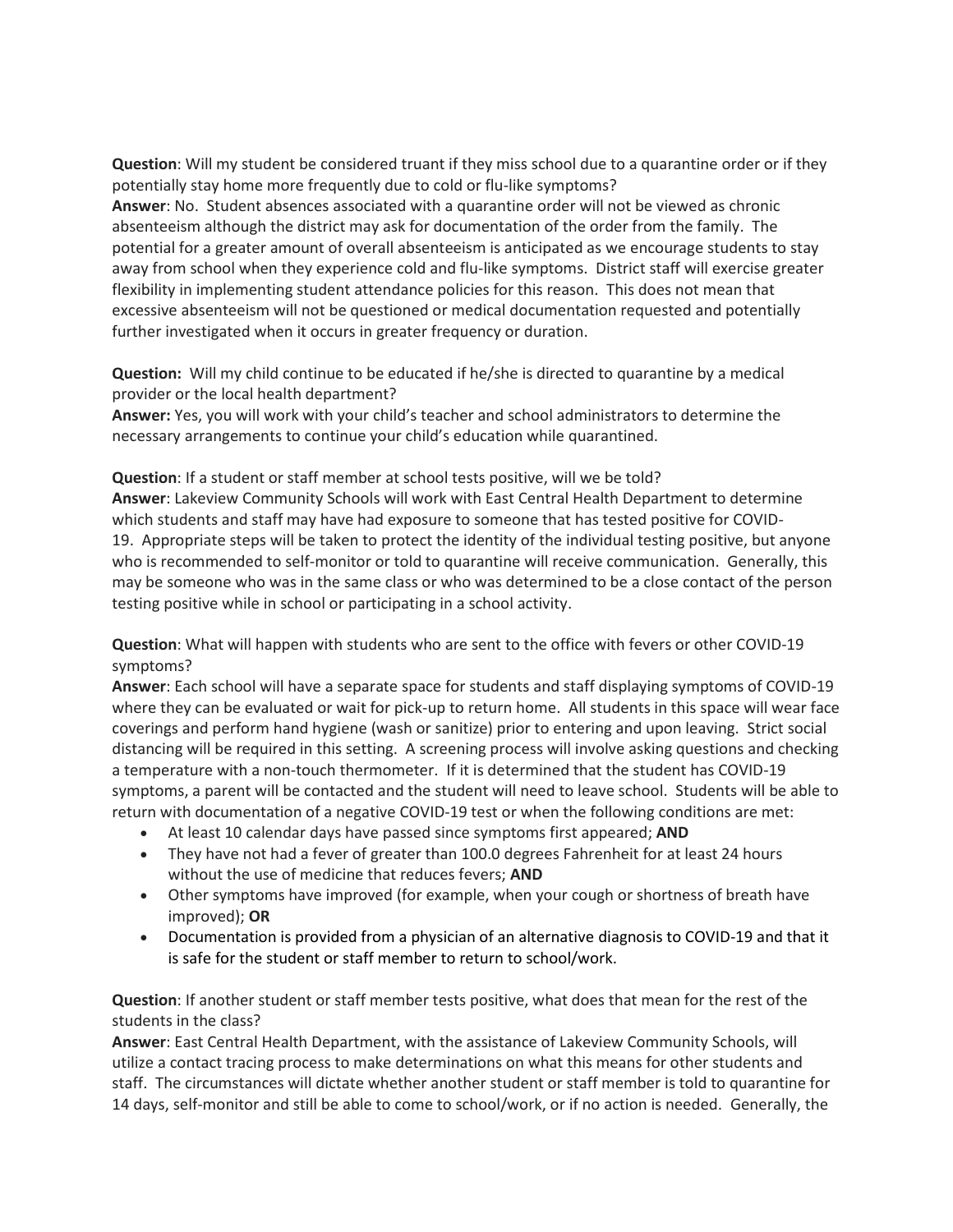fact that all students and staff will be in face coverings will reduce the number of people that may need to quarantine when a COVID-19 exposure occurs.

**Question**: What is the difference between self-monitor and quarantine?

**Answer**: When a person is told to quarantine for a period of time (typically 14 days), they will not be allowed to come to school. When a student or staff member is told to self-monitor, they are still able to come to school, but should monitor and report any cold or flu-like symptoms should they emerge. Typically, people are told to quarantine when they have experienced a level of exposure where the probability of transmission is higher and are told to self-monitor when it is low. These decisions will be made in collaboration with East Central Health Department and at their direction.

### **Face Coverings:**

**Question**: Will my child be required to wear a face covering?

**Answer**: Yes, all K-12 students at Lakeview Community Schools will be required to wear a face covering within school facilities and on the school bus. This could change throughout the school year. The following exceptions will apply:

- While eating lunch;
- When at least 6 feet of social distancing from others is possible in an indoor setting;
- While working privately in an office, conference room, or classroom;
- During physical education class provided sufficient physical distancing exists or the class is outdoor;
- During recess;
- While outdoors when efforts are made to avoid prolonged close contacts;
- If an IEP or 504 team has determined that either due to a disability or documented medical condition it is not safe or appropriate for a student. A face shield may be considered as a secondary option for some students when a face covering is not appropriate.
- *Note: Face coverings will be optional for students in Pre-K.*

**Question**: How will specialized programs such as speech language be implemented when students and staff are wearing face coverings?

**Answer**: The use of other protective equipment such as face shields or clear face coverings will be used in lieu of a cloth face covering when necessary for specialized programs or instructional delivery.

#### **Question**: Will my child be in a face covering all day?

**Answer**: No, the school district intends to create intentional times during the school day where it is safe for students and staff to remove their face covering. This may include more frequent outdoor time or creative use of indoor facility space to create physical distancing.

**Question**: What if I don't want my child to wear a face covering?

**Answer**: Face coverings will be required and expected in order for a child to attend school at Lakeview. This could change throughout the year based on current health data.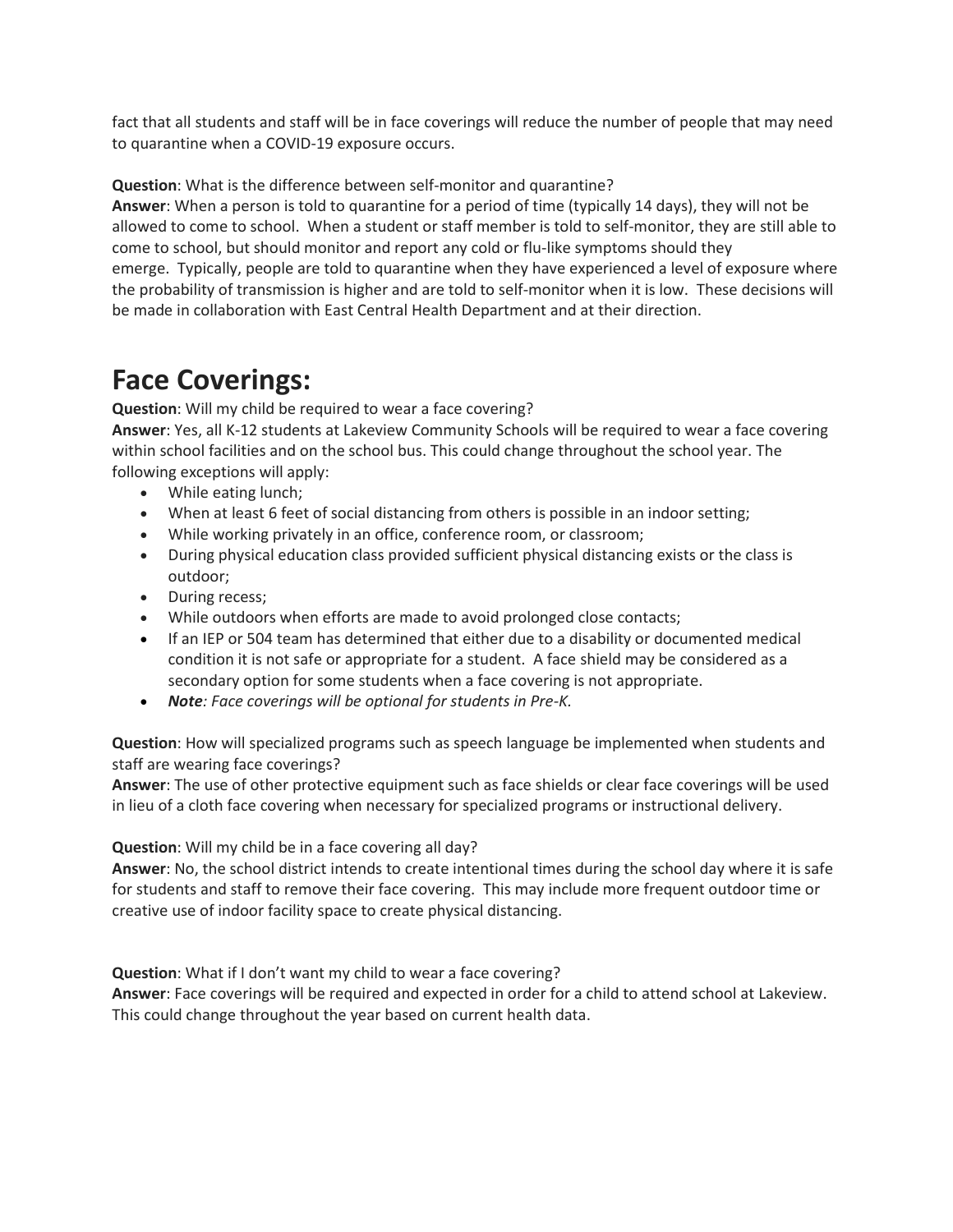**Question**: What if my child won't keep a face covering on while in school?

**Answer**: If the reason the face covering is not being worn is developmental, Lakeview staff will work with the student to support the development of a new routine. If the reason the face covering is not worn is noncompliance, Lakeview staff will first approach the situation as a teachable moment to explain the reason for the face covering requirement. If noncompliance continues to be an issue for a student, it will be addressed through the school discipline process or exclusion.

**Question**: What are the proper care procedures for face coverings?

**Answer**: We recommend the following face covering wear and care procedures:

- $\circ$  Face coverings must be placed over the nose and mouth while being worn and be secured with ties, ear loops, or elastic bands that fit around the head.
- $\circ$  Face coverings should fit snugly and comfortably around the side of the face.
- $\circ$  Wash or sanitize hands before putting a face covering on and after taking it off.
- o Try to avoid touching your face covering as much as possible.
- $\circ$  Remove face covering by lifting it off of ear loops without touching the front of the mask on your face.
- $\circ$  Regularly wash face coverings with soap and water or in the washing machine with detergent (or as otherwise directed by the manufacturer of the face covering). We recommend that cloth face coverings are washed daily.
- $\circ$  Mask Storage: Carefully fold the mask so the contaminated outside is folded inward and against itself. Place in a clean or new bag.

**Question**: Under what circumstances will students be exempt from wearing face coverings? **Answer**: Exceptions may be made only as required by law, such as based upon the decision of a student's IEP or 504 teams.

**Question**: How will face coverings work with younger students such as Kindergarten and first grade? **Answer**: Lakeview staff will use developmentally appropriate strategies to reinforce the use of face coverings with younger students. The approach will involve more frequent opportunities for students to safely remove face coverings during the school day.

**Question**: Will school visitors be required to wear face coverings? **Answer**: Visitors will be required to wear a face covering or keep six feet of distance. It is important to note that school visitors could be limited in school buildings based on the current health data.

**Question**: Will my child be provided with face coverings by the school? **Answer**: Yes, each Lakeview student will receive three cloth face coverings at the start of the school year.

**Question**: Can I provide my own face covering?

**Answer**: Yes. Face coverings must be multilayer, cover the nose and mouth, and fit snugly around the side of the face. Self-provided face coverings should also be free of images or words that would be viewed as inappropriate on any other school clothing. No bandanas are allowed.

**Question**: Will staff be required to wear face coverings? **Answer**: Yes, staff will be required to wear face coverings.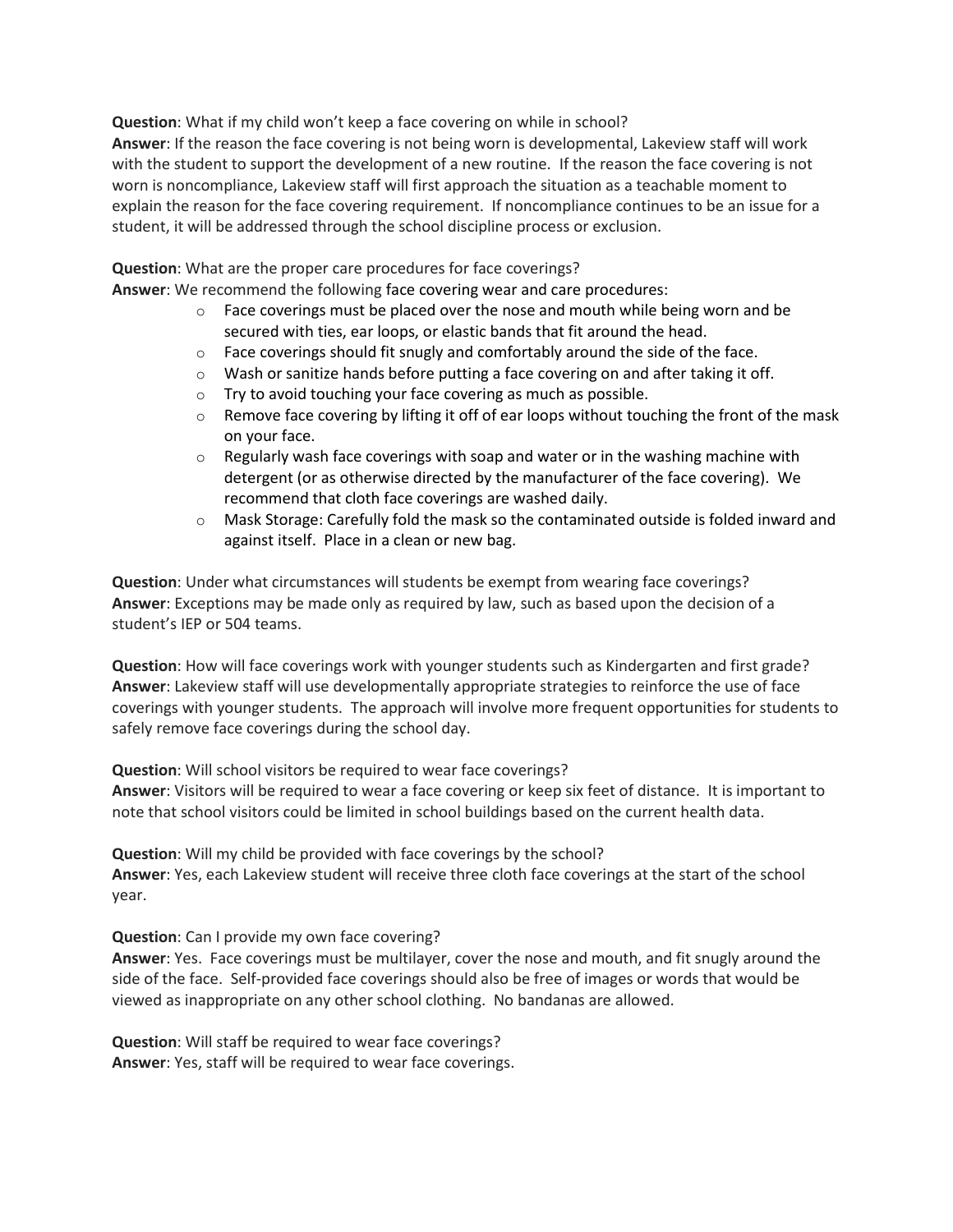**Question**: Why are students able to participate in some school activities without face coverings, but they are required to wear them in school?

**Answer**: There are some activities where wearing a face covering during the activity would not be appropriate or the nature of the sport would make it impractical. Participation in these sports is a choice with assumed risks in general and under the specific circumstances for COVID-19 exposure. Having all students and staff in face coverings during the school day reduces the risk of spread, and unnecessary school disruption, when others in the school environment test positive for COVID-19. Knowing that some students engage in higher risk activities through participation in sports or outside of school, face coverings during school brings greater stability to the learning environment for all others.

**Question**: What if my child's face covering becomes soiled during the school day? **Answer**: The school will have disposable face coverings available in the event a student soils a face covering. It is anticipated this may happen more frequently at younger grade levels. Consequently, we have secured a larger supply of youth sized disposable face coverings so that we can appropriately scaffold this expectation with younger students during the school day.

### **Transportation:**

**Question:** What will school bus procedures look like this school year? **Answer**: School bus procedures will vary based upon the degree of community spread of the virus as communicated by the county risk assessment dial and current public health data. The school bus experience could be relatively typical for a student when there is minimal spread, or students will be expected to wear face coverings and use hand sanitizer when getting on and off the school bus when the health data is showing more community spread. School buses will be disinfected regularly. All students will be expected to self-screen each morning before getting on the school bus using the protocol provided by the school district. Students will be assigned seating and placed in family groups when feasible.

### **Food Service:**

**Question**: Will self-service be an option at meal times?

**Answer**: No, there will be no self-service options to reduce high touch utensils. Students will be given utensils, napkins, milk, trays, condiments by food service staff.

**Question**: What steps will be taken to create greater physical distancing at lunch when students are not wearing face coverings?

**Answer**: The following represent some of the strategies that will be used within our lunchroom areas in each school based on specific circumstances:

- Tables will be separated to the greatest degree possible and in some cases, adjacent spaces will be used to create additional space/provide for the placement of additional tables.
- Seating locations will be marked at each table to maximize physical spacing between students.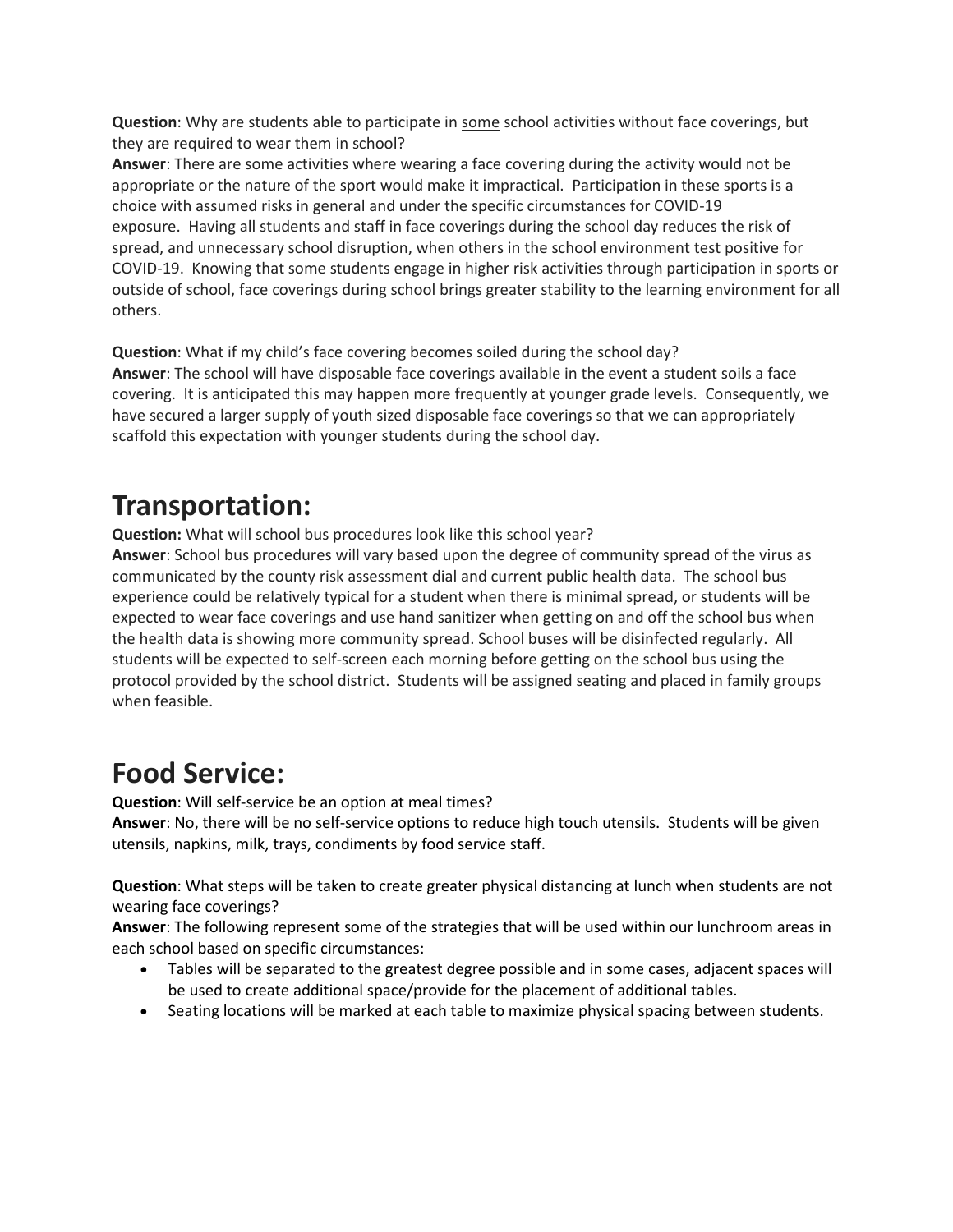**Question**: What additional cleaning and sanitary steps will be taken in school lunchrooms this year? **Answer**: All food service staff will wear appropriate personal protective equipment and follow best practices for food preparation and serving. Lunch tables will be sanitized between uses.

### **School Exclusion:**

**Question:** How will the school know if a student tests positive for COVID-19? **Answer**: Lakeview will receive a notification from East Central Health Department if a student or staff member tests positive for COVID-19. This notification will often come a day or two after the positive diagnosis. Parents are encouraged to let the school know right away so the school can apply appropriate safety protocols and begin developing plans for continuity of learning for the student.

**Question:** What are the criteria for someone testing positive for COVID-19 to return to school? **Answer:** The criteria for school exclusion and eventually return to school from a positive COVID-19 test are based on a national standard set by the Centers for Disease Control (CDC). This standard is used consistently by all public health districts in Nebraska and by extension represents the criteria that will be used in all Nebraska School Districts. Below include the criteria for those testing positive symptomatic and asymptomatic:

#### **Testing Positive-Symptomatic:**

Persons who experience symptoms and have been tested for COVID-19 may return to school if the following conditions are met:

- At least 10 calendar days have passed since symptoms first appeared; **AND**
- The individual no longer has a fever for 24 hours (without the use of medicine that reduces fevers); **AND**
- Other symptoms have improved (for example, when your cough or shortness of breath have improved).

#### **Tested Positive-Asymptomatic**:

Persons who have not had symptoms but tested positive for COVID-19 may return when they have gone ten calendar days from the date the specimen was collected that resulted in the positive test as long as they remain asymptomatic.

**Question:** Under what conditions can someone with COVID-19 symptoms that has not been tested be allowed to return to campus?

**Answer:** The criteria for students with COVID-19 symptoms that have not been tested for COVID-19 to return to school have been set by the local health department. Persons who have not received a test proving or disproving the presence of COVID-19 but experience symptoms may return if the following three conditions are met:

- At least 10 calendar days have passed since your symptoms first appeared; **AND**
- They have not had a fever of greater than 100.0 degrees Fahrenheit for at least 24 hours (that is one full day of no fever without the use of medicine that reduces fevers); **AND**
- Other symptoms have improved (for example, when your cough or shortness of breath have improved)
- **OR**
- Documentation is provided from a physician of an alternative diagnosis to COVID-19 and that it is safe for the student or staff member to return to school/work.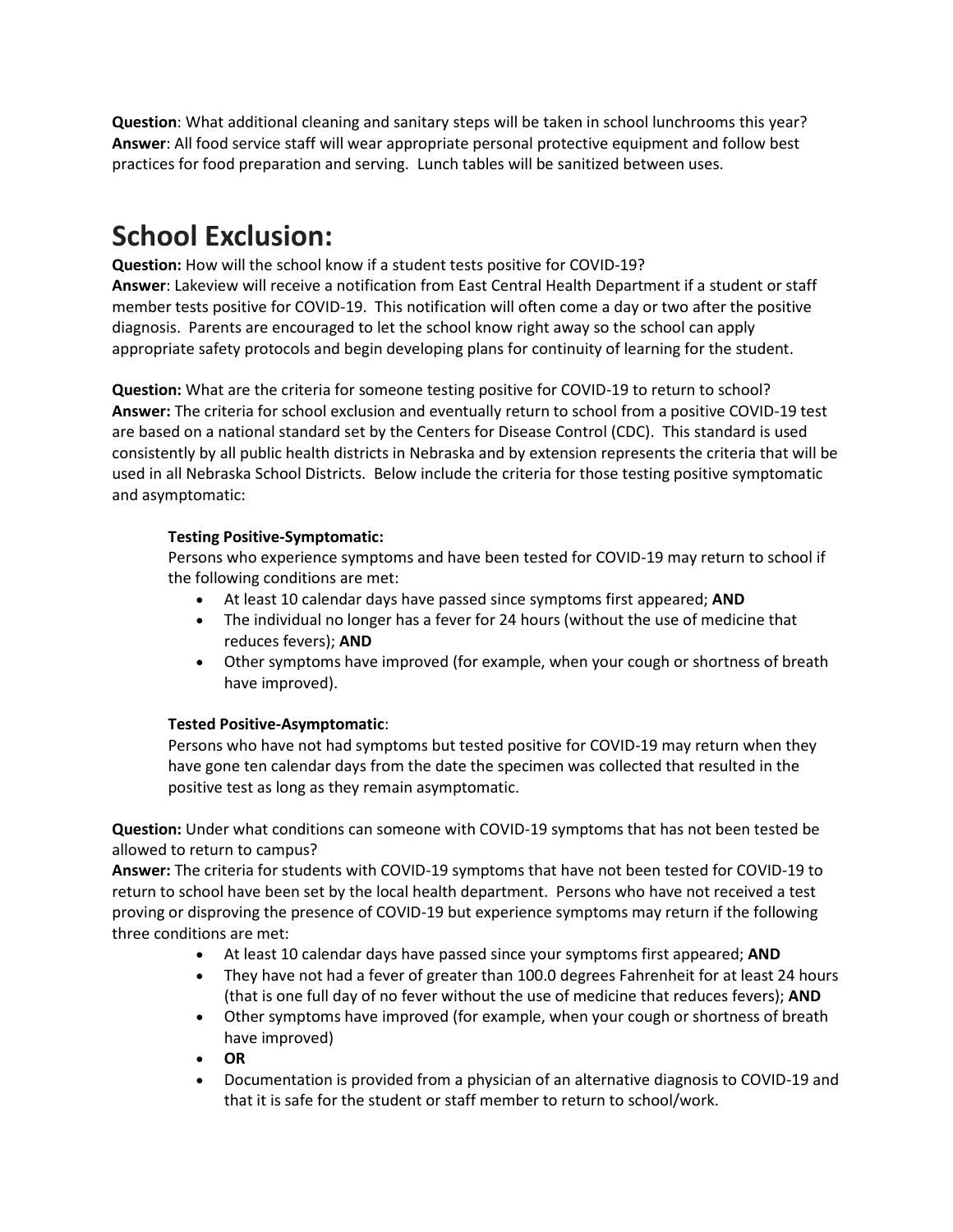**Question:** Under what conditions can someone having COVID-19 symptoms that tested negative return to school?

**Answer:** Persons who have been excluded due to COVID-19 symptoms and have tested negative may return once they are fever free for at least 24 hours without medication.

**Question**: What does it mean for school when my child has been told to quarantine by the public health department for at least 14 days?

**Answer**: Students told to quarantine for 14 days by the local health department will be excluded from school and all school activities for the duration of the quarantine. The school will learn about the recommended quarantine from the local health department, but parents are recommended to call the school right away so that arrangements can be made for school continuity.

**Question**: Who is a close contact of someone testing positive for COVID-19?

**Answer**: The following close contact criteria have been established by the Centers for Disease Control (CDC).

- You were within 6 feet of someone who has COVID-19 for at least 15 minutes without face coverings.
- You provided care at home to someone who is sick with COVID-19.
- You had direct physical contact with a person (touched, hugged, or kissed them).
- You shared eating or drinking utensils.
- They sneezed, coughed, somehow got respiratory droplets on you, or your interaction involved a higher level of respiratory output (i.e., heavier breathing).

**Question**: What steps should I take if I am a close contact of someone who has COVID-19? **Answer**:

- Contact your physician or the East Central Health Department to share the circumstances of the close contact and seek guidance.
- Quarantine for 14 days after your last close contact with a person who has COVID-19.
- Self-monitor for [symptoms](https://www.cdc.gov/coronavirus/2019-ncov/symptoms-testing/symptoms.html) of COVID-19.
- Stay away from others, especially people who are a[t higher risk](https://www.cdc.gov/coronavirus/2019-ncov/need-extra-precautions/people-at-increased-risk.html?CDC_AA_refVal=https%3A%2F%2Fwww.cdc.gov%2Fcoronavirus%2F2019-ncov%2Fneed-extra-precautions%2Fpeople-at-higher-risk.html) for getting very sick from COVID-19.
- Do not come to school. Contact the school to coordinate an educational plan for your child while they are quarantined.

**Question**: Can my child come to school if someone in our household has tested positive for COVID-19? **Answer**: Someone living in the same household as a person testing positive for COVID-19 would generally be considered a close contact and would need to quarantine for 14 days from the last time they had close contact with the individual testing positive. Contact the school as soon as possible to coordinate an educational plan for your child while they are quarantined.

**Question**: If I'm ordered to quarantine, but I test negative before the 14 days are up, am I able to return to school sooner?

**Answer**: No. The incubation period for the virus is up to 14 days. If someone tests negative for the virus on day 5, for example, it does not mean they won't eventually develop symptoms and test positive between day 6-14 of the quarantine period. Consequently, a student told to quarantine by the local health department will not be able to return to school until after the 14-day period has ended.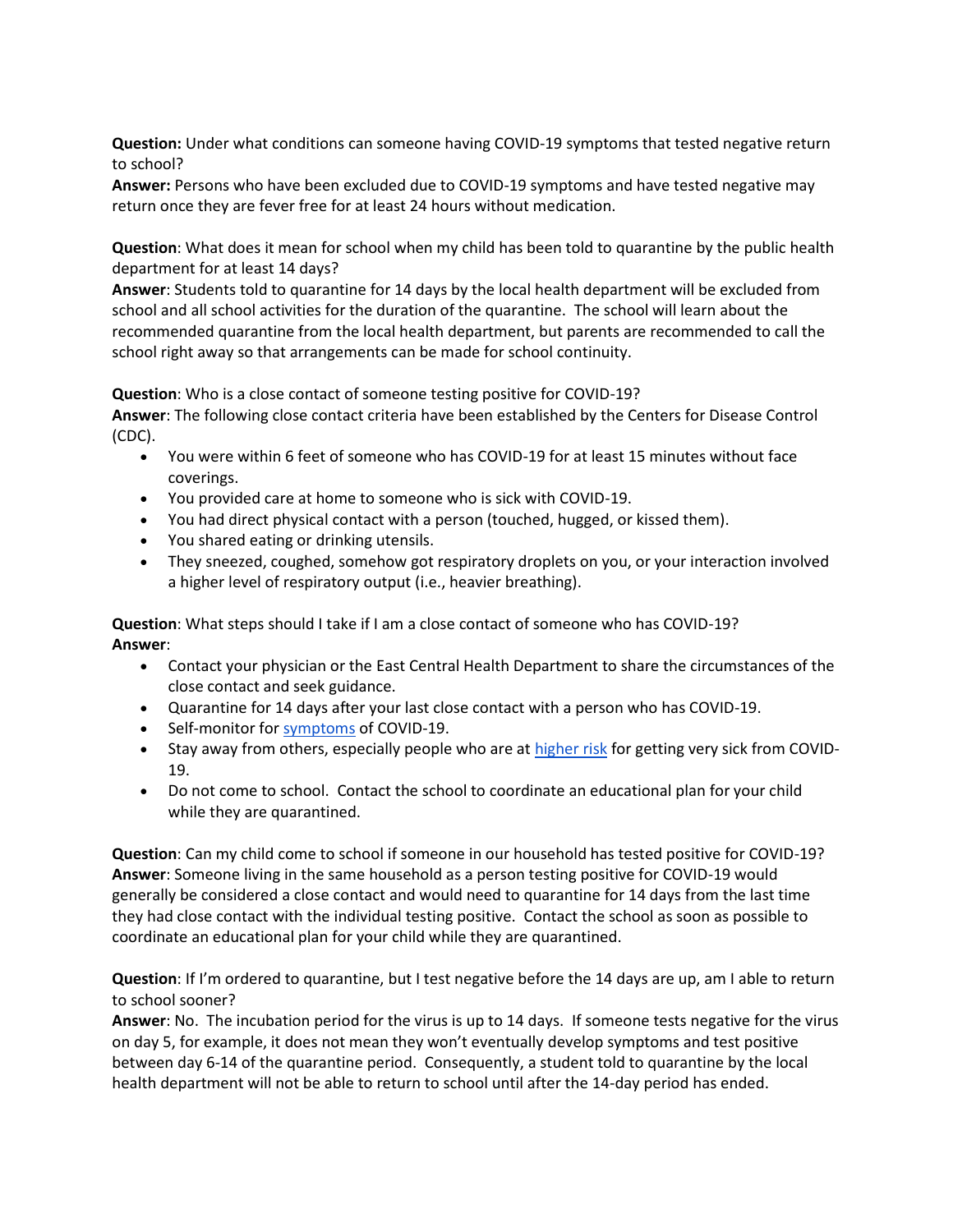**Question**: Why is it important that I self-report to the school when my child has symptoms of COVID-19, tests positive for COVID-19, or is a close contact of someone testing positive for COVID-19 and needs to quarantine for 14 days?

**Answer:** By notifying the school as soon as possible, it allows the school to more quickly develop a continuity of education plan for your child in the event they will be absent from school for an extended period of time. Families that attempt to ignore the school exclusion criteria or ignore a public health request to isolate or quarantine, endanger others within the school community and promote the further spread of the virus.

### **Other/Miscellaneous:**

**Question**: What steps will the district take to clean and disinfect within the school environment? **Answer**: Lakeview will follow cleaning and disinfecting guidelines provided for schools from the [Centers](https://www.cdc.gov/coronavirus/2019-ncov/community/reopen-guidance.html)  [for Disease Control](https://www.cdc.gov/coronavirus/2019-ncov/community/reopen-guidance.html) (CDC). The school has also purchased an electrostatic sanitizing gun for each school that will be used on a regular basis as an additional layer of disinfection in classrooms and other common spaces.

#### **Question**: Will my student be able to use a school locker?

**Answer**: This will vary by school depending upon the tier of the plan applied that corresponds with the local health risk assessment dial. Additional communication will be provided to families from each school prior to the start of the year.

**Question:** What factors influence the level of the East Central Health Department Risk Assessment Dial? **Answer:** The East Central Health Department risk dial is based on multiple criteria, including:

- The number of COVID-19 cases in the four county area;
- The trajectory or tend in cases over the past two to three weeks (including a seven-day rolling average);
- The number of cases associated with a cluster or outbreak from a known source;
- The trend in percentage of positive tests;
- The availability of testing;
- The ability of the Health Department to do investigations and contact tracing;
- The number of and change in COVID-19 patients in care in our hospitals;
- The reports on COVID-19 like illnesses from our medical community and other surveillance systems;
- The capacity of our health care system to care for COVID-19 patients; and
- The number of deaths.

The factors above are reviewed each week by the East Central Health Department epidemiology team. A change in the dial is communicated each Friday afternoon. Lakeview school district administration will work with the East Central Health Department on a weekly basis to discuss the status of the dial, and components of it specific to Lakeview, in deciding which tier of the return to school plan to implement based on local circumstances.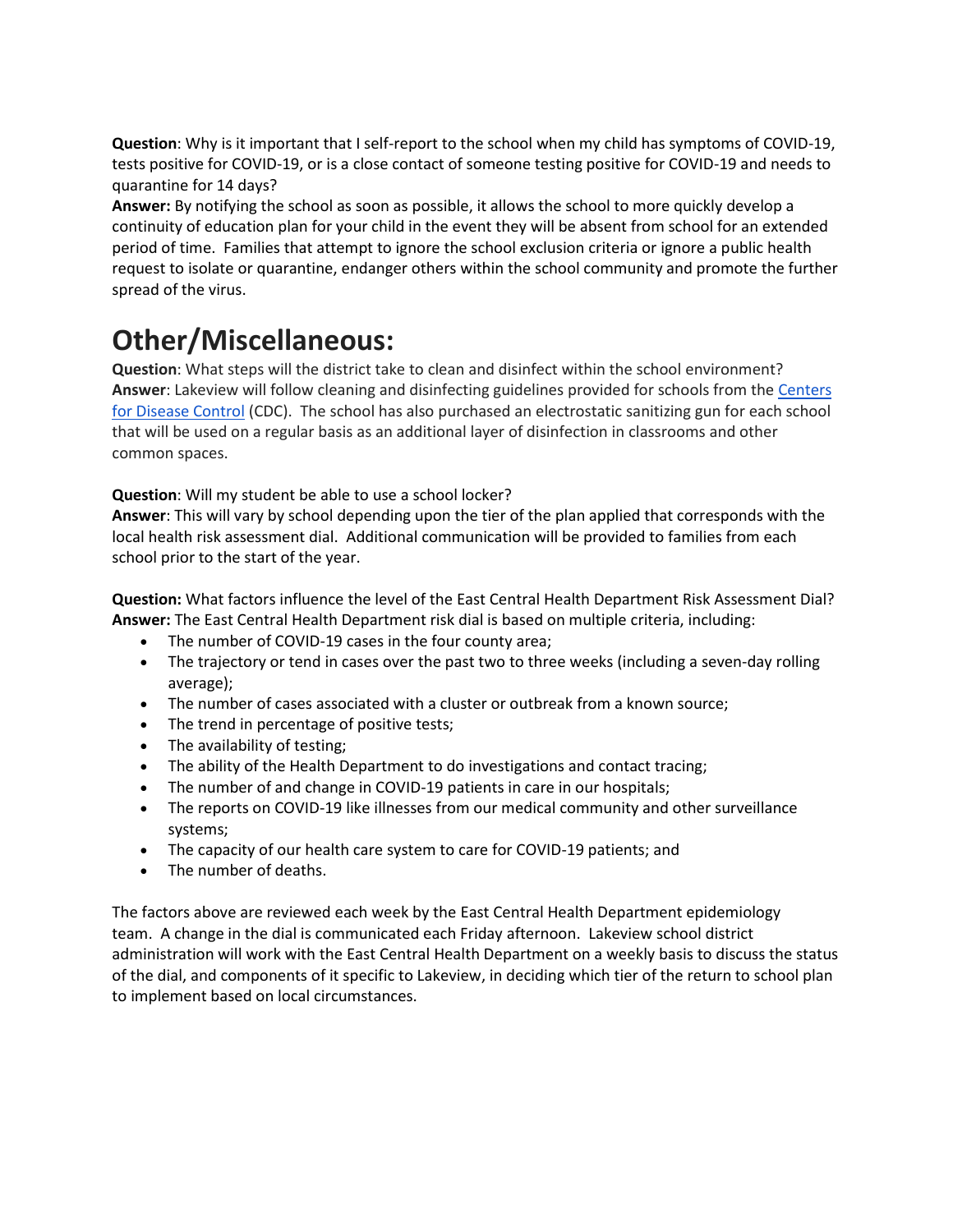**Question:** How will Lakeview Community Schools handle decisions related to sports and other sanctioned extracurricular activities?

Answer: The district will utilize guidance from **NSAA**, [NFHS,](https://www.nfhs.org/media/3812287/2020-nfhs-guidance-for-opening-up-high-school-athletics-and-activities-nfhs-smac-may-15_2020-final.pdf) and **NDE** to make decisions regarding activities and athletics. Consultation will also take place with other member schools of the Central Conference. More sports and activities specific information will be communicated prior to the start of school.

**Question:** Will my child need to sign a waiver to attend school?

**Answer:** No, a waiver will not be required to participate in general education programs, but may be required for participation in extracurricular activities.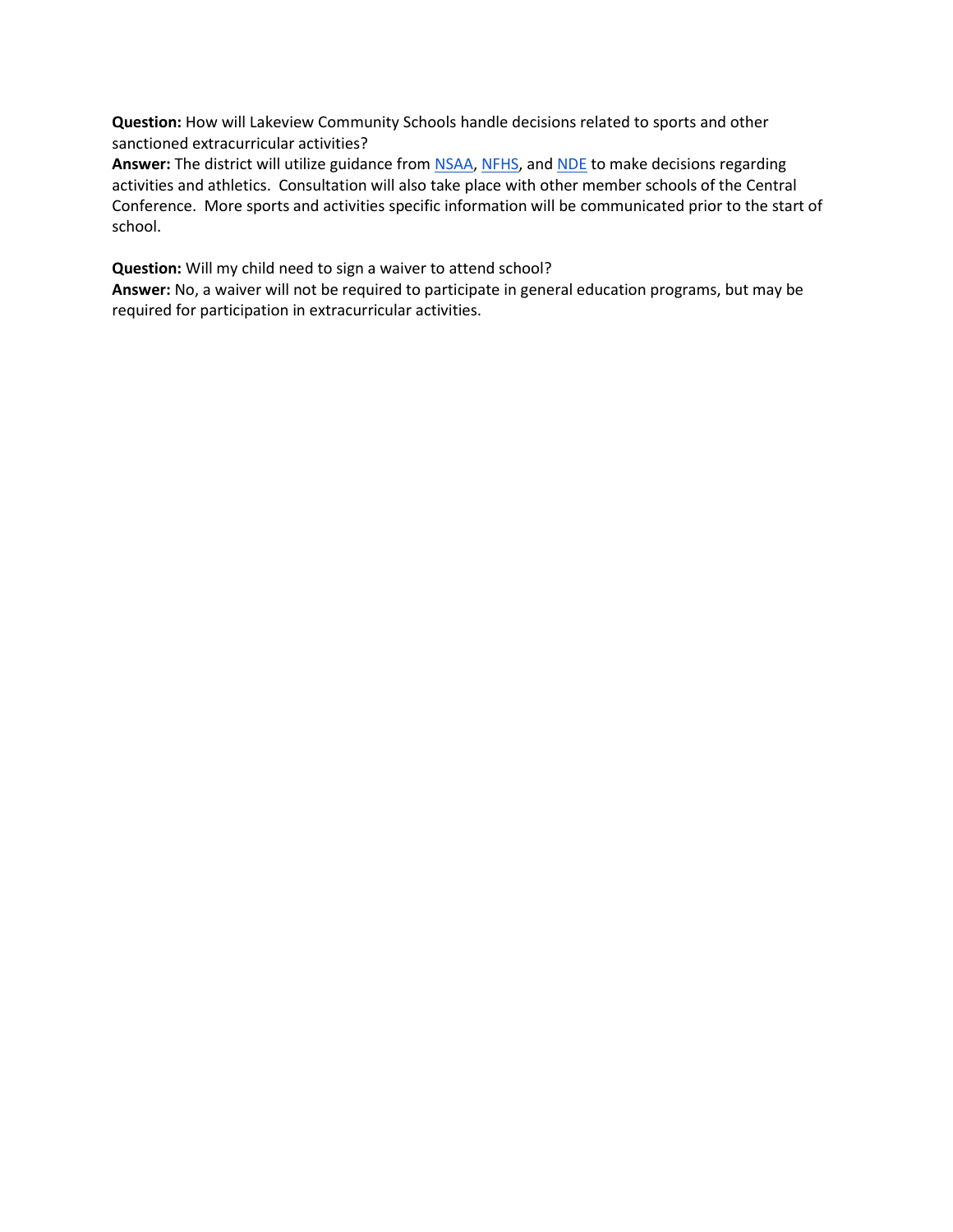# *Estudiante / Padre 2020-21 Regreso a la escuela Preguntas y respuestas*

### **Regresando a la escuela** :

**Pregunta:** ¿Qué está haciendo la escuela para mantener a mi hijo seguro? **Respuesta:** Lakeview Community Schools está en un proceso continuo de planificación en colaboración con el Departamento de Salud de East Central para el año escolar 20-21. El plan tiene niveles para incluir niveles progresivos de estrategias de mitigación de riesgos para que las medidas de seguridad vigentes sean apropiadas para las circunstancias de salud pública. En general, el plan incluye pruebas de detección, uso de recubrimientos faciales, higiene de manos, mejores medidas de limpieza y atención al distanciamiento físico siempre que sea posible. Es imposible eliminar todos los riesgos, pero el plan LCS es consistente con la orientación brindada al distrito escolar.

**Pregunta** : ¿Qué formato de aprendizaje se utilizará para el inicio de clases? **Respuesta** : Lakeview tiene un plan para la instrucción en persona, el aprendizaje remoto y un híbrido de aprendizaje en persona y remoto, según el nivel del Dial de Evaluación de Riesgos de Salud del Centro Este . El plan híbrido es una combinación de aprendizaje en persona y remoto que se puede usar para reducir la capacidad en el campus para crear un mayor grado de distanciamiento físico entre los estudiantes en momentos de niveles más altos de propagación de COVID-

19. Lakeview quiere permanecer en persona tanto como sea posible. NO nos cambiaremos a un entorno híbrido o remoto a menos que la situación de seguridad haya cambiado drásticamente o sea obligatorio.

**Pregunta:** ¿Habrá una opción alternativa de aprendizaje remoto disponible si no quiero que mi hijo asista a la escuela en persona?

**Respuesta** : No, una opción de aprendizaje remoto generalmente no estará disponible para todos por elección. Arreglos alternativos para la prestación de servicios educativos se harán caso por caso para cualquier estudiante con una discapacidad o condición médica donde se considere necesario. Estas decisiones serán tomadas por el IEP apropiado y el equipo 504. Cualquier estudiante dirigido a aislar o poner en cuarentena por el departamento de salud local también recibirá la continuidad de los servicios educativos que la administración escolar determinará caso por caso en colaboración con los maestros del aula.

# **Salud y Medicina:**

**Pregunta** : ¿Existe un proceso de evaluación diario para los estudiantes y el personal? **Respuesta** : sí. Se les pedirá a los estudiantes y al personal que realicen una autoevaluación antes de subir al autobús o venir al campus. Es importante que los estudiantes (padres) y los miembros del personal sean diligentes para completar el proceso de autoevaluación todos los días para evitar poner en peligro a otros en el distrito . Si usted o su hijo responden "sí" a cualquiera de las siguientes preguntas en el protocolo de autoevaluación, comuníquese con el edificio designado de sus estudiantes.

Uno de los siguientes síntomas: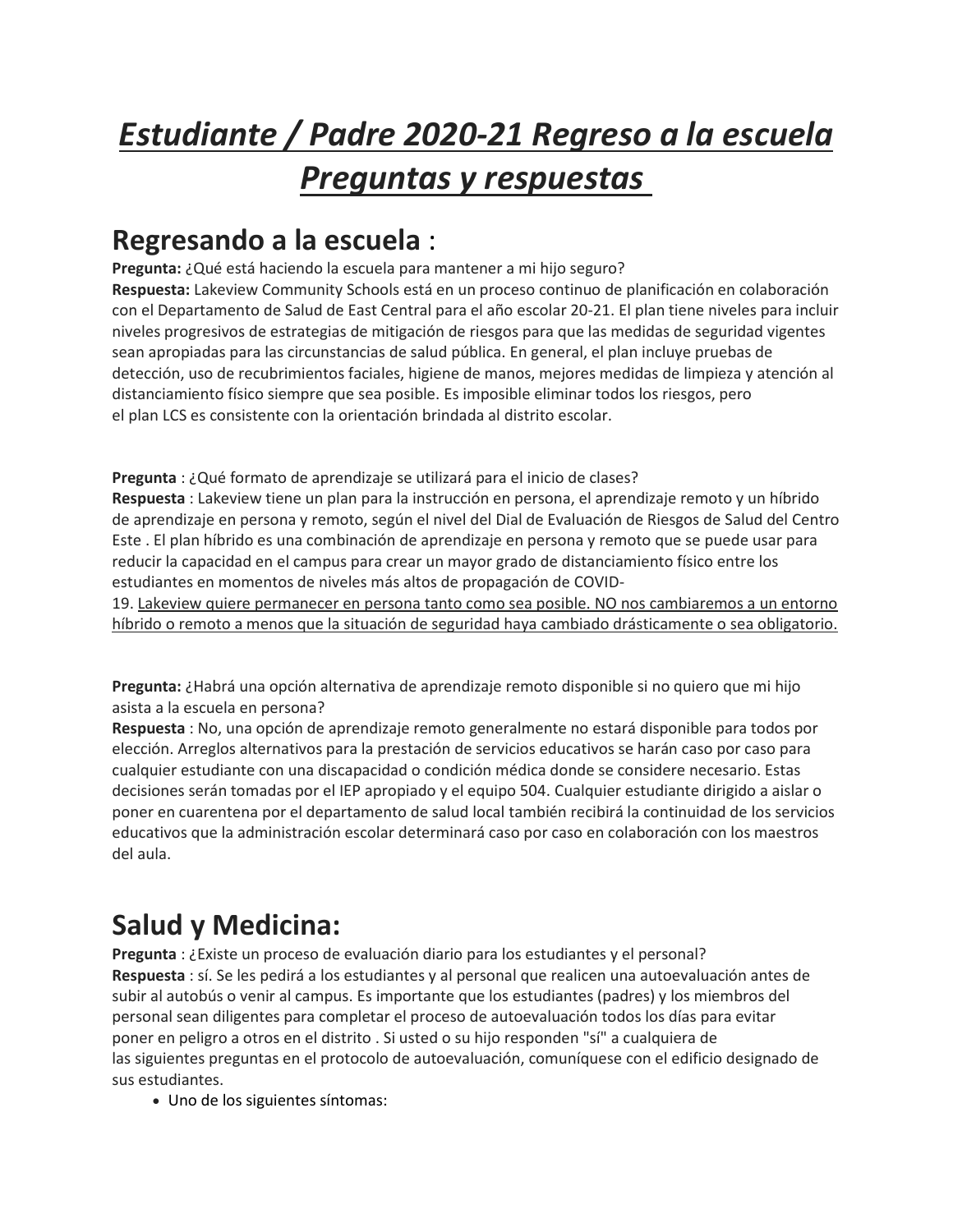- oTemperatura superior a 100.0 grados sin medicación
- oTos seca
- oFalta de aliento / dificultad para respirar
- oPérdida de sabor u olor
- O tiene dos de los siguientes síntomas:

oEscalofríos, dolor muscular, dolor de cabeza, dolor de garganta, náuseas, vómitos, diarrea.

**Pregunta** : ¿Mi estudiante será considerado ausente si falta a la escuela debido a una orden de cuarentena o si potencialmente se queda en casa con más frecuencia debido a síntomas de resfriado o gripe?

**Respuesta** : No. Las ausencias de los estudiantes asociadas con una orden de cuarentena no se verán como absentismo crónico, aunque el distrito puede solicitar documentación de la orden a la familia. Se anticipa el potencial de una mayor cantidad de ausentismo general, ya que alentamos a los estudiantes a mantenerse alejados de la escuela cuando experimenten síntomas de resfriado y gripe. El personal del distrito ejercerá una mayor flexibilidad en la implementación de políticas de asistencia estudiantil por este motivo. Esto no significa que no se cuestionará el absentismo excesivo o se solicitará la documentación médica y, posiblemente, se investigará más a fondo cuando ocurra con mayor frecuencia o duración.

**Pregunta:** ¿Continuará educándose mi hijo si un proveedor médico o el departamento de salud local le indica que se ponga en cuarentena?

**Respuesta:** Sí, trabajará con el maestro y los administradores escolares de su hijo para determinar los arreglos necesarios para continuar la educación de su hijo mientras está en cuarentena.

**Pregunta** : Si un estudiante o miembro del personal de la escuela da positivo, ¿se nos informará? **Respuesta** : Lakeview Community Schools trabajará con el Departamento de Salud de East Central para determinar qué estudiantes y personal pueden haber estado expuestos a alguien que haya dado positivo por COVID-19. Se tomarán las medidas apropiadas para proteger la identidad de la persona que dio positivo en la prueba, pero cualquier persona a la que se le recomiende supervisar a sí mismo o se le indique que se ponga en cuarentena recibirá una comunicación. En general, puede tratarse de alguien que estaba en la misma clase o que se determinó que era un contacto cercano de la persona que resultó positiva mientras estaba en la escuela o participaba en una actividad escolar.

**Pregunta** : ¿Qué pasará con los estudiantes que son enviados a la oficina con fiebre u otros síntomas de COVID-19?

**Respuesta** : Cada escuela tendrá un espacio separado para que los estudiantes y el personal muestren síntomas de COVID-19 donde puedan ser evaluados o esperar a que los recojan para regresar a casa. Todos los estudiantes en este espacio usarán cubiertas faciales y realizarán higiene de manos (lavar o desinfectar) antes de entrar y al salir. Se requerirá un distanciamiento social estricto en este entorno . Un proceso de detección implicará hacer preguntas y verificar la temperatura con un termómetro no táctil. Si se determina que el estudiante tiene síntomas de COVID-19, se contactará a un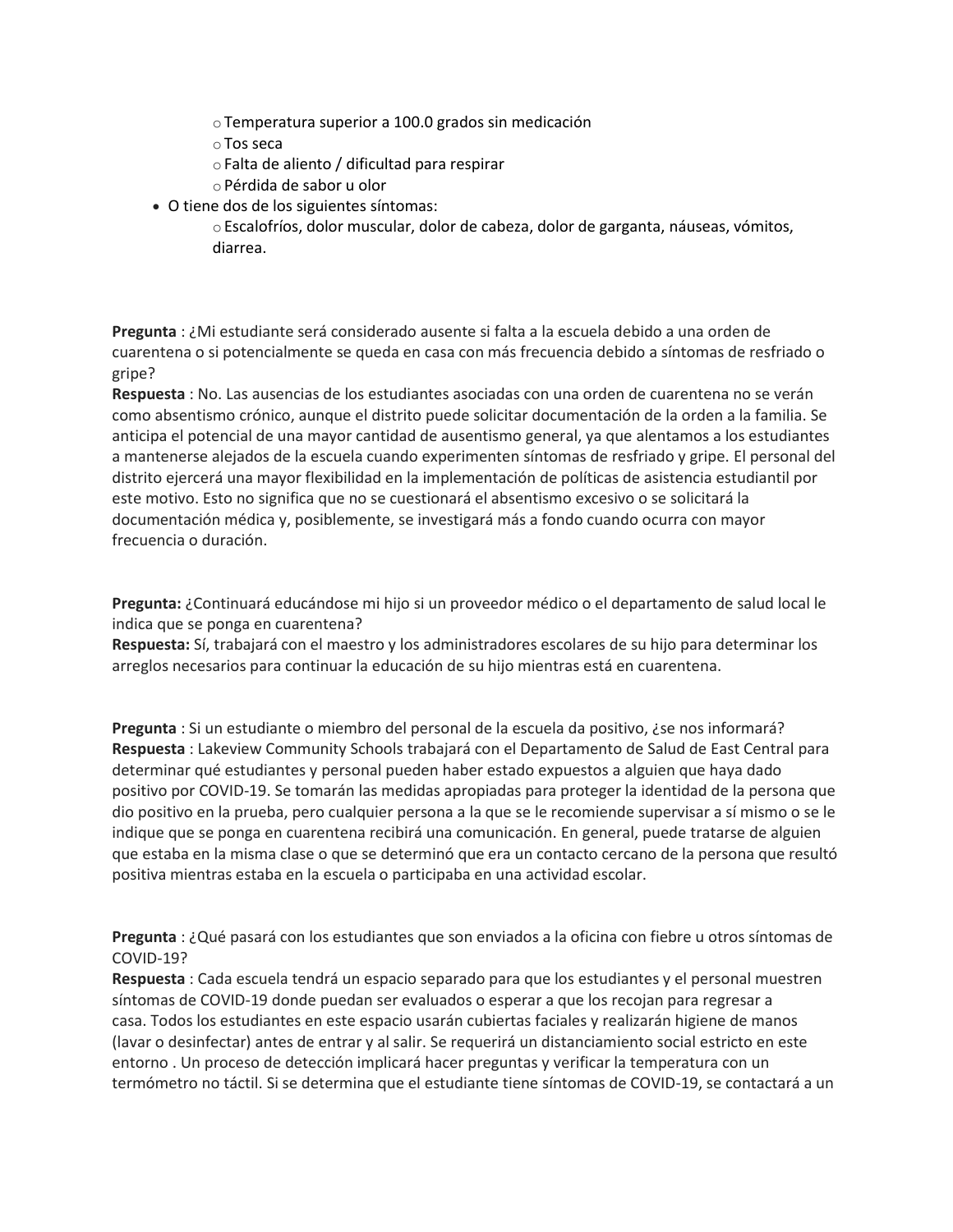padre y el estudiante deberá abandonar la escuela. Los estudiantes podrán regresar con la documentación de una prueba COVID-19 negativa o cuando se cumplan las siguientes condiciones:

- Han transcurrido al menos 10 días calendario desde que aparecieron los primeros síntomas ; **Y**
- No han tenido fiebre de más de 100.0 grados Fahrenheit durante al menos 24 horas sin el uso de medicamentos que reducen las fiebres; **Y**
- Otros síntomas han mejorado (por ejemplo, cuando la tos o la falta de aire han mejorado); **O**
- La documentación es proporcionada por un médico de un diagnóstico alternativo a COVID-19 y que es seguro para el estudiante o miembro del personal regresar a la escuela / trabajo.

**Pregunta** : Si otro estudiante o miembro del personal da positivo, ¿qué significa eso para el resto de los estudiantes en la clase?

**Respuesta** : El Departamento de Salud de East Central , con la asistencia de las Escuelas Comunitarias de Lakeview , utilizará un proceso de búsqueda de contactos para determinar qué significa esto para otros estudiantes y personal. Las circunstancias dictarán si otro estudiante o miembro del personal debe permanecer en cuarentena durante 14 días, supervisarse a sí mismo y aún así poder venir a la escuela / trabajo, o si no se necesita ninguna acción. En general, el hecho de que todos los estudiantes y el personal se cubran la cara reducirá la cantidad de personas que pueden necesitar poner en cuarentena cuando se produce una exposición a COVID-19.

#### **Pregunta** : ¿Cuál es la diferencia entre el autocontrol y la cuarentena?

**Respuesta** : Cuando se le dice a una persona que se ponga en cuarentena por un período de tiempo (generalmente 14 días), no se le permitirá asistir a la escuela . Cuando se le dice a un estudiante o miembro del personal que se controle a sí mismo, aún puede asistir a la escuela, pero debe monitorear e informar cualquier síntoma de resfriado o gripe en caso de que surja. Por lo general, se les dice a las personas que se pongan en cuarentena cuando han experimentado un nivel de exposición en el que la probabilidad de transmisión es mayor y se les pide que se autocontrolen cuando es baja. Estas decisiones se tomarán en colaboración con el Departamento de Salud de East Central y bajo su dirección.

#### **Revestimientos faciales:**

**Pregunta** : ¿Se le exigirá a mi hijo que se cubra la cara?

**Respuesta** : Sí, se requerirá que todos los estudiantes de K-12 en las escuelas comunitarias de Lakeview se cubran la cara dentro de las instalaciones escolares y en el autobús escolar. Esto podría cambiar a lo largo del año escolar. Se aplicarán las siguientes excepciones:

- Mientras almorzaba;
- Cuando al menos 6 pies de distancia social de los demás es posible en un ambiente interior o en un vehículo del distrito escolar;
- Mientras trabaja en privado en una oficina, sala de conferencias o aula;
- Durante la clase de educación física, siempre que exista suficiente distanciamiento físico o la clase esté al aire libre;
- Durante el recreo;
- Mientras está al aire libre cuando se hacen esfuerzos para evitar contactos cercanos prolongados;
- Si un equipo de IEP o 504 ha determinado que, debido a una discapacidad o condición médica documentada, no es seguro o apropiado para un estudiante. Un protector facial se puede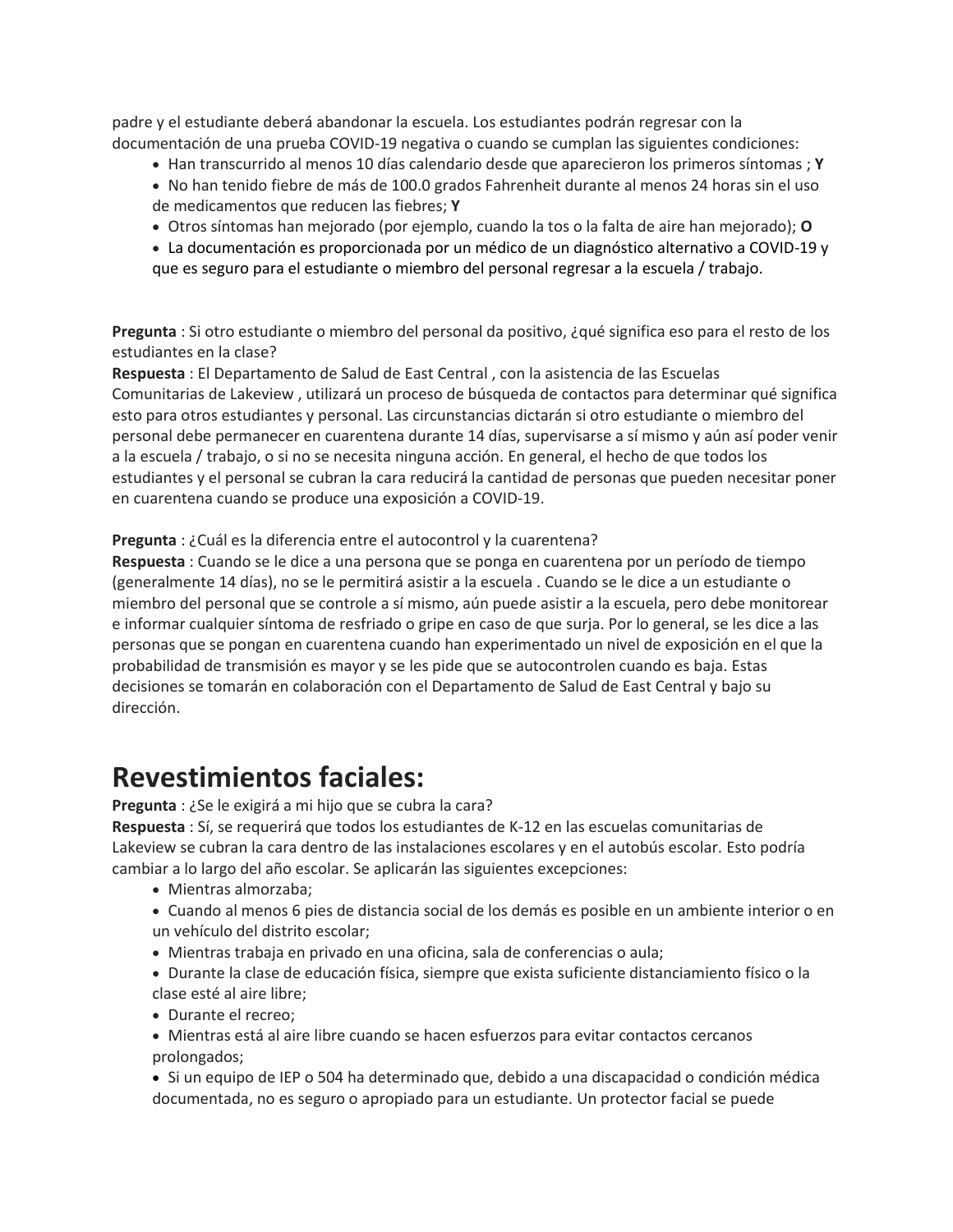considerar como una opción secundaria para algunos estudiantes cuando no es apropiado cubrirse la cara.

*Nota : Las cubiertas faciales serán opcionales para los estudiantes de Pre-K.* 

**Pregunta** : ¿Cómo se implementarán los programas especializados, como el lenguaje del habla, cuando los estudiantes y el personal se cubran la cara?

**Respuesta** : El uso de otro equipo de protección como protectores faciales o cubiertas faciales transparentes se utilizará en lugar de una cubierta facial de tela cuando sea necesario para programas especializados o entrega de instrucciones.

**Pregunta** : ¿Mi hijo estará cubierto de cara todo el día?

**Respuesta** : No, el distrito escolar tiene la intención de crear momentos intencionales durante el día escolar donde sea seguro para los estudiantes y el personal quitarse la cubierta de la cara. Esto puede incluir tiempo al aire libre más frecuente o uso creativo del espacio de las instalaciones interiores para crear distanciamiento físico.

**Pregunta** : ¿Qué sucede si no quiero que mi hijo se cubra la cara? **Respuesta** : Se requerirán y se esperan coberturas faciales para que un niño asista a la escuela en Lakeview . Esto podría cambiar a lo largo del año según los datos de salud actuales.

**Pregunta** : ¿Qué sucede si mi hijo no se tapa la cara mientras está en la escuela? **Respuesta** : Si la razón por la cual la cubierta de la cara no se usa es de desarrollo, el personal de Lakeview trabajará con el estudiante para apoyar el desarrollo de una nueva rutina. Si la razón por la que no se usa la cubierta facial es por incumplimiento, el personal de Lakeview primero abordará la situación como un momento de enseñanza para explicar la razón del requisito de la cubierta facial. Si el incumplimiento sigue siendo un problema para un estudiante, se abordará a través del proceso de disciplina escolar.

**Pregunta** : ¿Cuáles son los procedimientos de cuidado adecuados para los revestimientos faciales? **Respuesta** : Recomendamos los siguientes procedimientos de uso y cuidado para cubrir la cara:

o Las cubiertas faciales deben colocarse sobre la nariz y la boca mientras se usan y deben asegurarse con lazos, orejeras o bandas elásticas que se ajusten alrededor de la cabeza. o Los revestimientos faciales deben quedar ajustados y cómodos alrededor del costado de la cara.

- o Lávese o desinféctese las manos antes de cubrirse la cara y después de quitársela.
- o Trate de evitar tocarse la cara cubriendo tanto como sea posible.

o Retire la cubierta de la cara levantándola de las orejeras sin tocar el frente de la máscara en su cara.

o Lave regularmente los recubrimientos faciales con agua y jabón o en la lavadora con detergente (o según lo indique el fabricante del recubrimiento facial). Recomendamos que los revestimientos faciales de tela se laven diariamente.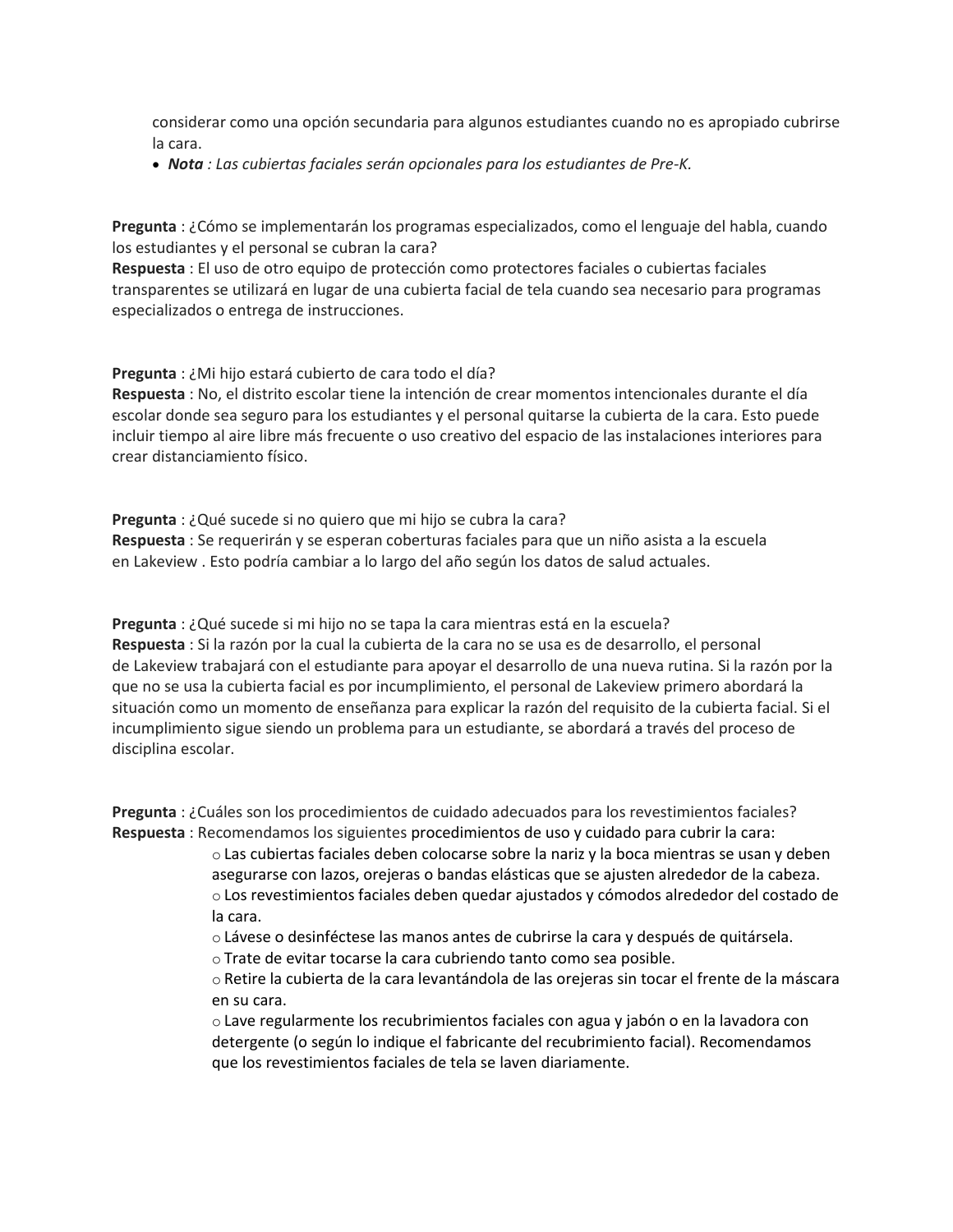o Almacenamiento de la máscara: doble cuidadosamente la máscara para que el exterior contaminado se pliegue hacia adentro y contra sí mismo. Colocar en una bolsa limpia o nueva.

**Pregunta** : ¿Bajo qué circunstancias los estudiantes estarán exentos de usar cubiertas para la cara? **Respuesta** : Solo se pueden hacer excepciones según lo exija la ley, como por ejemplo, según la decisión del IEP de un estudiante o los equipos 504.

**Pregunta** : ¿Cómo funcionarán los revestimientos para la cara con estudiantes más jóvenes como Kindergarten y primer grado?

**Respuesta** : El personal de Lakeview utilizará estrategias apropiadas para el desarrollo para reforzar el uso de cubiertas faciales con estudiantes más jóvenes. El enfoque implicará oportunidades más frecuentes para que los estudiantes se quiten de forma segura los revestimientos faciales durante el día escolar.

**Pregunta** : ¿Se requerirá que los visitantes de la escuela usen cobertores faciales? **Respuesta** : Se requerirá que los visitantes usen una cubierta facial o mantengan una distancia de seis pies . Es importante tener en cuenta que los visitantes escolares podrían estar limitados en los edificios escolares en función de los datos de salud actuales.

**Pregunta** : ¿La escuela le proporcionará a mi hijo cubiertas faciales? **Respuesta** : Sí, cada estudiante de Lakeview recibirá tres cubiertas de tela para el rostro al comienzo del año escolar.

**Pregunta** : ¿Puedo proporcionar mi propia cobertura facial? **Respuesta** : sí. Los revestimientos faciales deben ser multicapa, cubrir la nariz y la boca, y ajustarse perfectamente a los lados de la cara. Las cubiertas faciales proporcionadas por uno mismo también deben estar libres de imágenes o palabras que se consideren inapropiadas en cualquier otra ropa escolar. No se permiten pañuelos.

**Pregunta** : ¿Se requerirá que el personal use cubiertas faciales? **Respuesta** : Sí, se requerirá que el personal use cubiertas faciales.

**Pregunta** : ¿Por qué los estudiantes pueden participar en algunas actividades escolares sin cubrirse la cara, pero están obligados a usarlos en la escuela?

**Respuesta** : Hay algunas actividades en las que no sería apropiado usar una cubierta para la cara durante la actividad o la naturaleza del deporte lo haría poco práctico. La participación en estos deportes es una opción con riesgos asumidos en general y bajo las circunstancias específicas de la exposición a COVID-19. Tener a todos los estudiantes y al personal en la cara durante el día escolar reduce el riesgo de propagación y la interrupción innecesaria de la escuela, cuando otros en el entorno escolar dan positivo por COVID-19. Sabiendo que algunos estudiantes participan en actividades de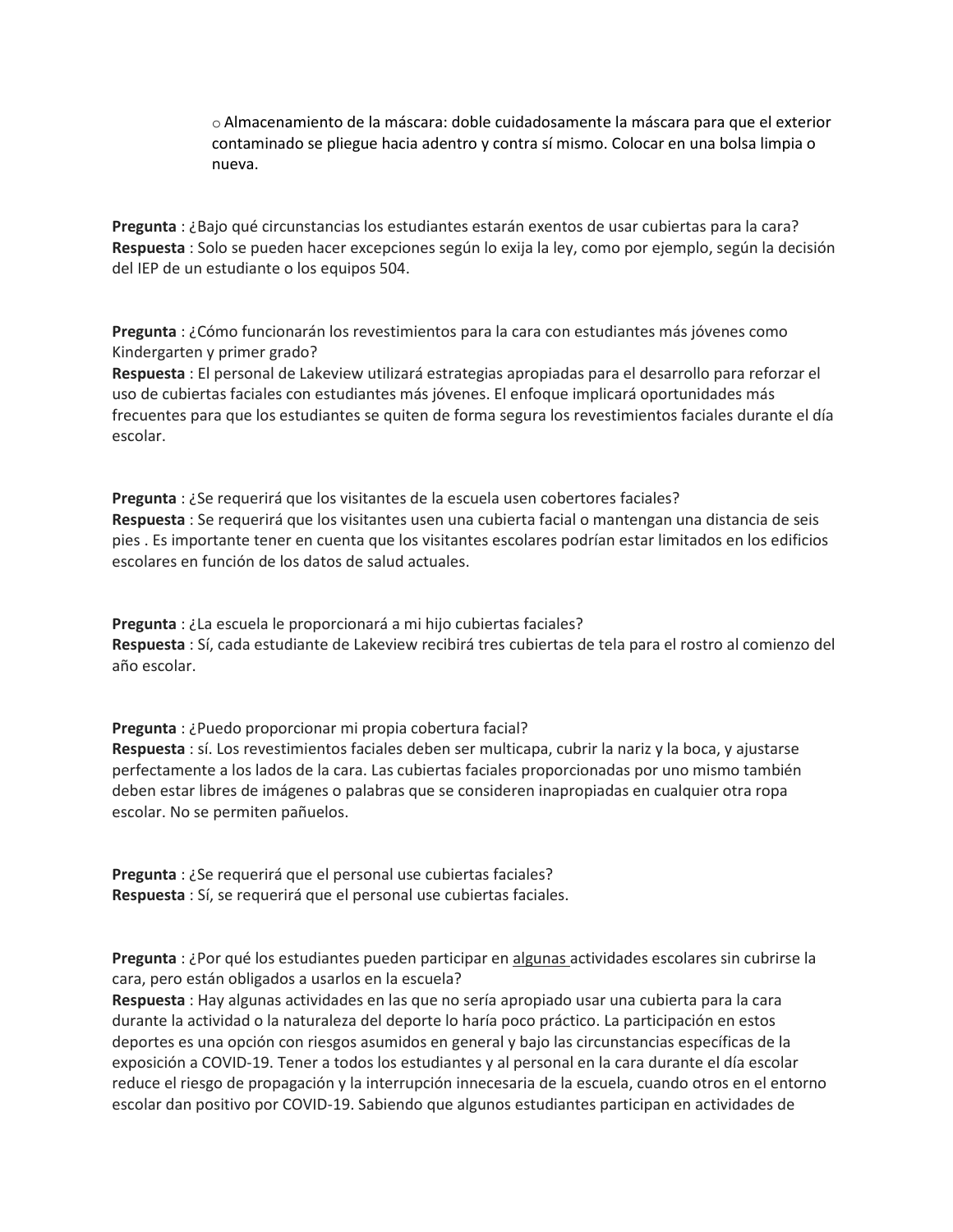mayor riesgo a través de la participación en deportes o fuera de la escuela, los revestimientos faciales durante la escuela brindan una mayor estabilidad al entorno de aprendizaje para todos los demás.

**Pregunta** : ¿Qué sucede si la cubierta facial de mi hijo se ensucia durante el día escolar? **Respuesta** : La escuela tendrá cubiertas faciales desechables disponibles en caso de que un estudiante manche la cara. Se anticipa que esto puede ocurrir con mayor frecuencia en los niveles de grado más jóvenes. En consecuencia, hemos asegurado un suministro más grande de cubiertas para la cara desechables de tamaño juvenil para que podamos andamiar adecuadamente esta expectativa con los estudiantes más jóvenes durante el día escolar.

#### **Transporte:**

**Pregunta:** ¿Cómo serán los procedimientos del autobús escolar este año escolar? **Respuesta** : Los procedimientos del autobús escolar variarán según el grado de propagación del virus en la comunidad según lo comunicado por el dial de evaluación de riesgos del condado y los datos actuales de salud pública. La experiencia del autobús escolar podría ser relativamente típica para un estudiante cuando hay una propagación mínima, o se espera que los estudiantes usen cobertores faciales y que usen desinfectante de manos al subir y bajar del autobús escolar cuando los datos de salud muestran una mayor propagación comunitaria . Los autobuses escolares serán desinfectados regularmente . Se espera que todos los estudiantes realicen una autoevaluación cada mañana antes de subir al autobús escolar utilizando el protocolo proporcionado por el distrito escolar. A los estudiantes se les asignarán asientos y se los colocará en grupos familiares cuando sea posible.

#### **Servicio de comida:**

**Pregunta** : ¿El autoservicio será una opción en las comidas?

**Respuesta** : No , no habrá opciones de autoservicio para reducir los utensilios de alto contacto. Los estudiantes recibirán utensilios, servilletas, leche, bandejas, condimentos por parte del personal de servicio de alimentos.

**Pregunta** : ¿Qué pasos se tomarán para crear un mayor distanciamiento físico en el almuerzo cuando los estudiantes no estén cubiertos?

**Respuesta** : Las siguientes representan algunas de las estrategias que se utilizarán dentro de nuestras áreas de comedor en cada escuela en función de circunstancias específicas:

- Las tablas se separarán en el mayor grado posible y, en algunos casos, se utilizarán espacios adyacentes para crear espacio adicional / proporcionar la colocación de tablas adicionales.
- Las ubicaciones de los asientos se marcarán en cada mesa para maximizar el espacio físico entre los estudiantes.

**Pregunta** : ¿Qué medidas sanitarias y de limpieza adicionales se tomarán en los comedores escolares este año?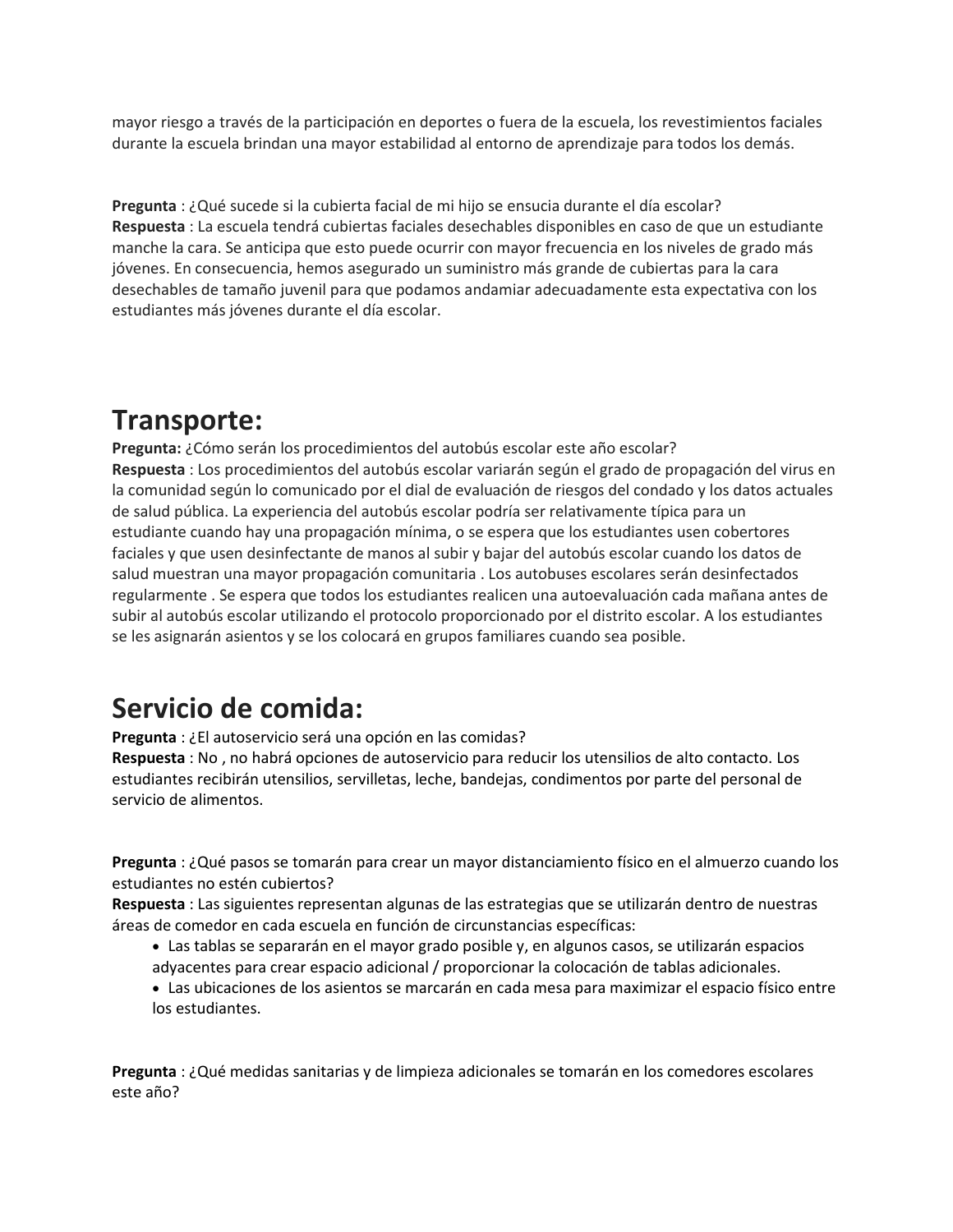**Respuesta** : Todo el personal de servicio de alimentos usará equipo de protección personal apropiado y seguirá las mejores prácticas para la preparación y servicio de alimentos. Las mesas de almuerzo serán desinfectadas entre usos.

### **Exclusión escolar:**

**Pregunta:** ¿Cómo sabrá la escuela si un estudiante da positivo por COVID-19? **Respuesta** : Lakeview recibirá una notificación del Departamento de Salud de East Central si un estudiante o un miembro del personal dan positivo por COVID-19. Esta notificación a menudo llegará uno o dos días después del diagnóstico positivo. Se alienta a los padres a que informen a la escuela de inmediato para que la escuela pueda aplicar los protocolos de seguridad apropiados y comenzar a desarrollar planes para la continuidad del aprendizaje del estudiante.

**Pregunta:** ¿Cuáles son los criterios para que alguien con un resultado positivo para COVID-19 regrese a la escuela?

**Respuesta:** Los criterios para la exclusión escolar y, finalmente, el regreso a la escuela de una prueba COVID-19 positiva se basan en un estándar nacional establecido por los Centros para el Control de Enfermedades (CDC). Todos los distritos de salud pública de Nebraska usan este estándar de manera consistente y, por extensión, representa los criterios que se usarán en todos los distritos escolares de Nebraska. A continuación se incluyen los criterios para aquellos que tienen resultados positivos sintomáticos y asintomáticos:

#### **Prueba positiva-sintomática:**

Las personas que experimentan síntomas y se han sometido a la prueba de COVID-19 pueden regresar a la escuela si se cumplen las siguientes condiciones:

 Han transcurrido al menos 10 días calendario desde que aparecieron los primeros síntomas; **Y**

 El individuo ya no tiene fiebre durante 24 horas (sin el uso de medicamentos que reducen las fiebres); **Y**

 Otros síntomas han mejorado (por ejemplo, cuando la tos o la falta de aire han mejorado) .

#### **Probado positivo-asintomático** :

Las personas que no han tenido síntomas pero dieron positivo para COVID-19 pueden regresar cuando hayan pasado diez días calendario desde la fecha en que se recolectó la muestra que resultó en la prueba positiva siempre que permanezcan asintomáticos.

**Pregunta:** ¿En qué condiciones se puede permitir que alguien con síntomas de COVID-19 que no ha sido probado regrese al campus?

**Respuesta:** El departamento de salud local estableció los criterios para que los estudiantes con síntomas de COVID-19 que no han sido evaluados para COVID-19 regresen a la escuela. Las personas que no han recibido una prueba que demuestre o refuten la presencia de COVID-19 pero que experimenten síntomas pueden regresar si se cumplen las siguientes tres condiciones:

> Han transcurrido al menos 10 días calendario desde que aparecieron sus síntomas por primera vez; **Y**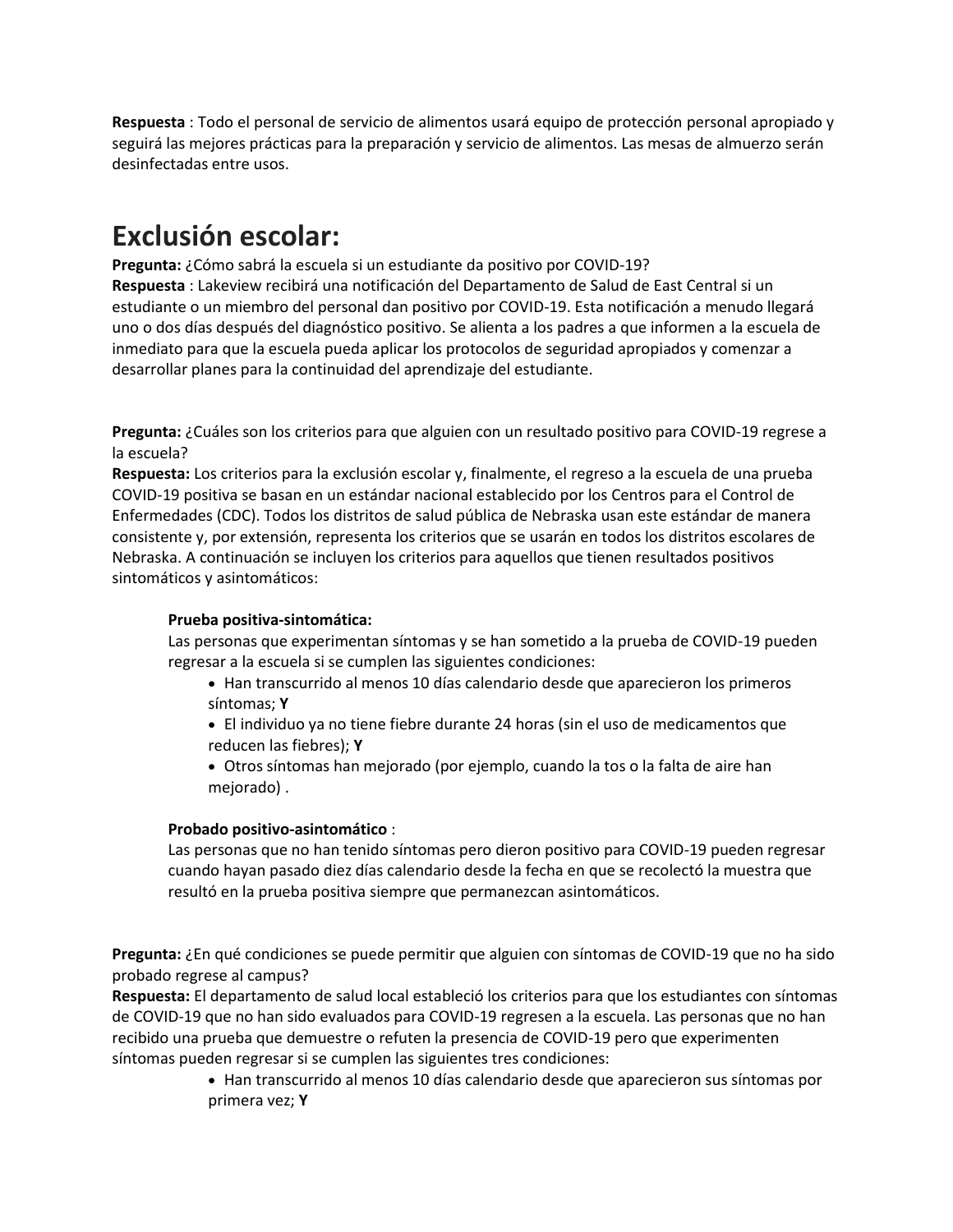No han tenido fiebre de más de 100.0 grados Fahrenheit durante al menos 24 horas (es decir, un día completo sin fiebre sin el uso de medicamentos que reducen las fiebres); **Y**

 Otros síntomas han mejorado (por ejemplo, cuando la tos o la falta de aire han mejorado )

**O**

 La documentación es proporcionada por un médico de un diagnóstico alternativo a COVID-19 y que es seguro para el estudiante o miembro del personal regresar a la escuela / trabajo.

**Pregunta:** ¿En qué condiciones puede alguien que tiene síntomas de COVID-19 que dieron resultado negativo regresar a la escuela?

**Respuesta:** Las personas que han sido excluidas debido a los síntomas de COVID-19 y han resultado negativas pueden regresar una vez que estén libres de fiebre durante al menos 24 horas sin medicación.

**Pregunta** : ¿Qué significa para la escuela cuando el departamento de salud pública le ha dicho a mi hijo que haga cuarentena durante al menos 14 días?

**Respuesta** : Los estudiantes a los que el departamento de salud local les haya ordenado en cuarentena durante 14 días serán excluidos de la escuela y de todas las actividades escolares durante la duración de la cuarentena. La escuela aprenderá acerca de la cuarentena recomendada por el departamento de salud local, pero se recomienda a los padres que llamen a la escuela de inmediato para que se puedan hacer arreglos para la continuidad de la escuela.

**Pregunta** : ¿Quién es un contacto cercano de alguien que da positivo por COVID-19? **Respuesta** : Los siguientes criterios de contacto cercano han sido establecidos por los Centros para el Control de Enfermedades (CDC).

- Estaba a menos de 6 pies de alguien que tiene COVID-19 durante al menos 15 minutos sin cubrirse la cara.
- Usted brindó atención en el hogar a alguien que está enfermo con COVID-19.
- Usted tuvo contacto físico directo con una persona (la tocó, la abrazó o la besó).
- Compartiste utensilios para comer o beber.
- Estornudaron, tosieron, de alguna manera le cayeron gotas respiratorias, o su interacción implicó un mayor nivel de producción respiratoria (es decir, una respiración más pesada).

**Pregunta** : ¿Qué pasos debo seguir si soy un contacto cercano de alguien que tiene COVID-19? **Respuesta** :

- Contacte a su médico o al Departamento de Salud de East Central para compartir las circunstancias del contacto cercano y busque orientación.
- Poner en cuarentena durante 14 días después de su último contacto cercano con una persona que tiene COVID-19.
- Autocontrol para detectar [síntomas](https://translate.google.com/translate?hl=en&prev=_t&sl=en&tl=es&u=https://www.cdc.gov/coronavirus/2019-ncov/symptoms-testing/symptoms.html) de COVID-19.
- Manténgase alejado de los demás, especialmente las personas que corren un [mayor riesgo](https://translate.google.com/translate?hl=en&prev=_t&sl=en&tl=es&u=https://www.cdc.gov/coronavirus/2019-ncov/need-extra-precautions/people-at-increased-risk.html%3FCDC_AA_refVal%3Dhttps%253A%252F%252Fwww.cdc.gov%252Fcoronavirus%252F2019-ncov%252Fneed-extra-precautions%252Fpeople-at-higher-risk.html) de enfermarse gravemente con COVID-19.
- No vengas a la escuela. Comuníquese con la escuela para coordinar un plan educativo para su hijo mientras esté en cuarentena.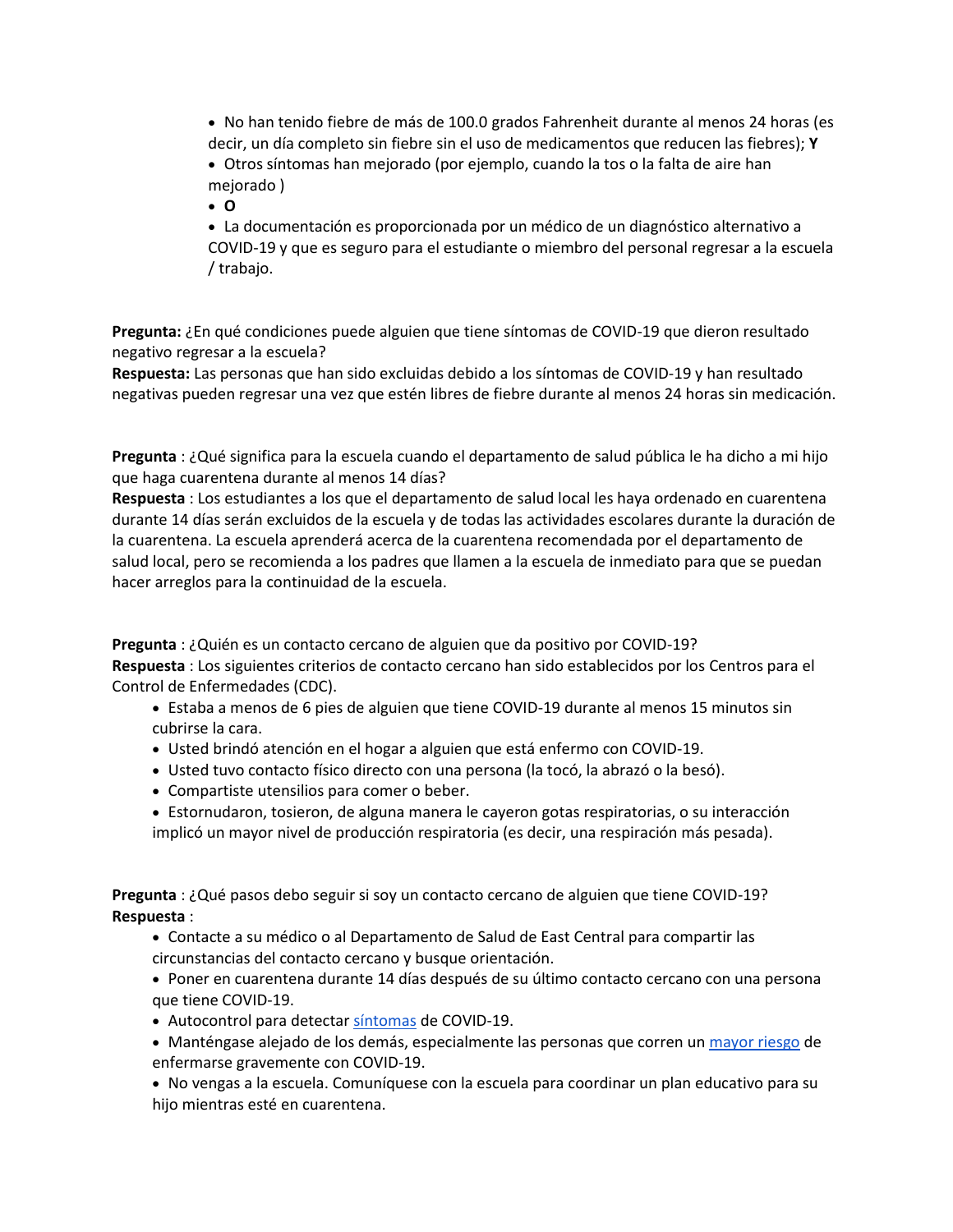**Pregunta** : ¿Puede mi hijo venir a la escuela si alguien en nuestro hogar ha dado positivo por COVID-19? **Respuesta** : Alguien que vive en el mismo hogar que una persona con un resultado positivo para COVID-19 generalmente se consideraría un contacto cercano y necesitaría poner en cuarentena durante 14 días desde la última vez que tuvo contacto cercano con el resultado positivo del individuo. Póngase en contacto con la escuela lo antes posible para coordinar un plan educativo para su hijo mientras esté en cuarentena.

**Pregunta** : Si se me ordena poner en cuarentena, pero tengo un resultado negativo antes de que pasen los 14 días, ¿puedo regresar a la escuela antes?

**Respuesta** : No. El período de incubación del virus es de hasta 14 días. Si alguien da negativo para el virus en el día 5, por ejemplo, no significa que eventualmente no desarrollará síntomas y dará positivo entre el día 6-14 del período de cuarentena. En consecuencia, un estudiante que el departamento de salud local le indique en cuarentena no podrá regresar a la escuela hasta después de que haya finalizado el período de 14 días .

**Pregunta** : ¿Por qué es importante que me informe a la escuela cuando mi hijo tiene síntomas de COVID-19, prueba positiva para COVID-19, o es un contacto cercano de alguien que da positivo para COVID-19 y necesita poner en cuarentena durante 14 ¿dias?

**Respuesta:** Al notificar a la escuela lo antes posible, le permite a la escuela desarrollar más rápidamente un plan de continuidad de educación para su hijo en caso de que esté ausente de la escuela por un período prolongado de tiempo. Las familias que intentan ignorar los criterios de exclusión escolar o ignoran una solicitud de salud pública para aislar o poner en cuarentena, ponen en peligro a otros dentro de la comunidad escolar y promueven una mayor propagación del virus.

#### **Otros varios:**

**Pregunta** : ¿Qué pasos tomará el distrito para limpiar y desinfectar dentro del ambiente escolar? **Respuesta** : Lakeview seguirá las pautas de limpieza y desinfección proporcionadas para las escuelas de los [Centros para el Control de Enfermedades](https://translate.google.com/translate?hl=en&prev=_t&sl=en&tl=es&u=https://www.cdc.gov/coronavirus/2019-ncov/community/reopen-guidance.html) (CDC). La escuela también ha comprado una pistola de desinfección electrostática para cada escuela que se usará regularmente como una capa adicional de desinfección en las aulas y otros espacios comunes.

#### **Pregunta** : ¿Podrá mi estudiante usar un casillero escolar?

**Respuesta** : Esto variará según la escuela dependiendo del nivel del plan aplicado que corresponda con el dial de evaluación de riesgos de salud local. Se proporcionará comunicación adicional a las familias de cada escuela antes del comienzo del año.

**Pregunta:** ¿Qué factores influyen en el nivel del Dial de Evaluación de Riesgos del Departamento de Salud de East Central ?

**Respuesta:** La marcación de riesgos del Departamento de Salud de East Central se basa en múltiples criterios, que incluyen:

El número de casos de COVID-19 en los cuatro condados;